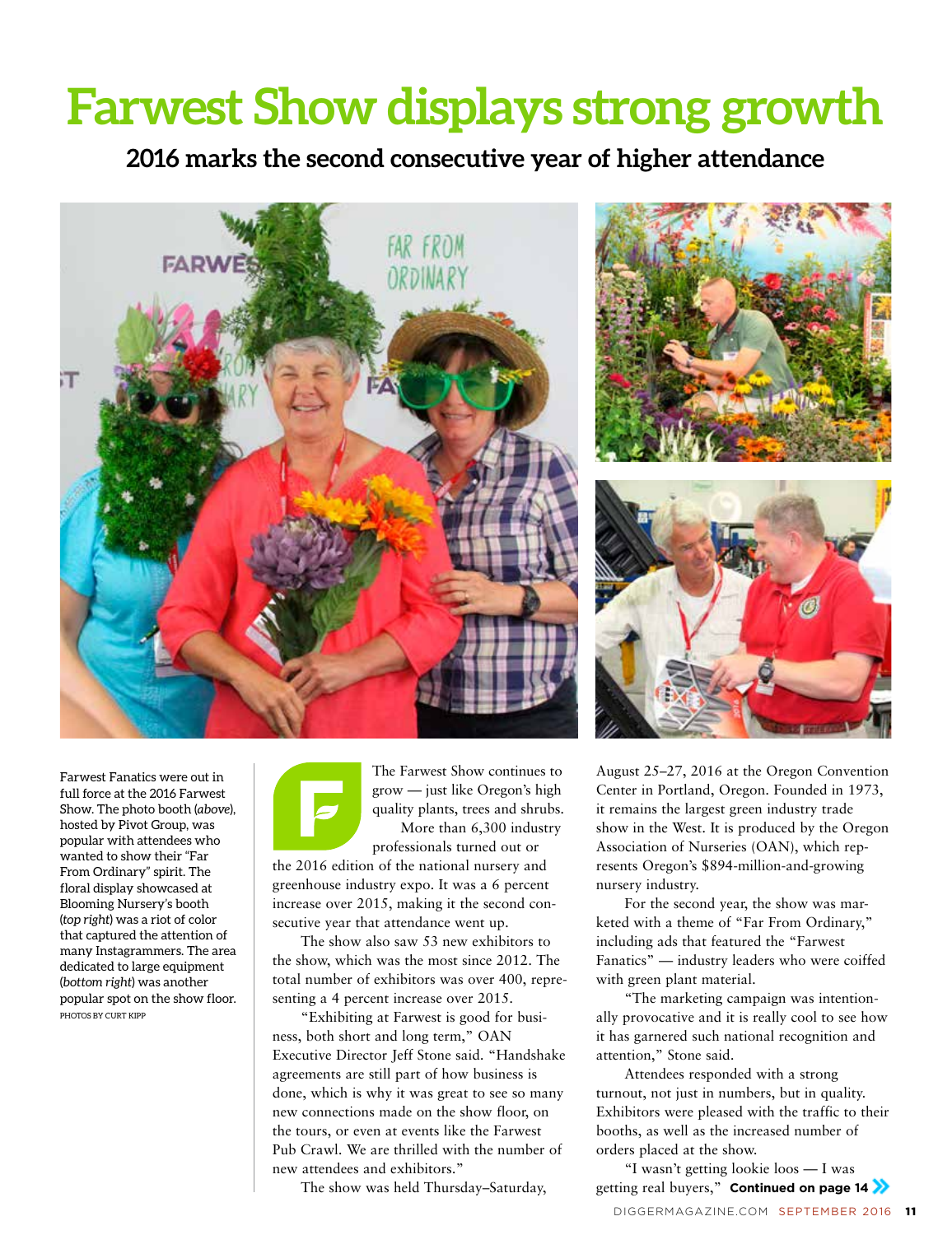### **honors at New Varieties Showcase Babycakes™ Blackberry wins top judges'**

There were 55 outstanding new trees, shrubs, perennials, annuals and vines on display at the 2016 New Varieties Showcase at the Farwest Show in Portland.

But **BabyCakes™ Blackberry (***Rubus* **× 'APF-236T')** and **Lavalamp™ Sublime™ Hydrangea (***Hydrangea paniculata* **'Kolmakilma' PPAF, CBRAF)** stood out from the crowd.

The Farwest Show judging panel, made up of industry experts, selected BabyCakes™ Blackberry for Best in Show honors. Meanwhile, show attendees chose Lavalamp™ Sublime™ Hydrangea for the People's Choice Award.

The 2016 showcase featured plants with interesting shapes, colors, growth habits and other characteristics, all displayed in an attractive format. The Farwest Show is produced by the Oregon Association of Nurseries (OAN).

"Every year, the New Varieties Showcase offers nursery professionals a chance to see the best in new plants, and this year was no exception," OAN Director of Events Allan Niemi said. "We had one of our largest assortments of new plants, with 55 in the lineup."

BabyCakes™ Blackberry is a dwarf thornless blackberry bush bred by the University of Arkansas and jointly selected by Fall Creek Farm & Nursery Inc. and the University of Arkansas. It was introduced by Fall Creek and is available from Farwest exhibitors Alpha Nursery, Bailey Nurseries Inc., Fisher Farms LLC and Monrovia.

Lavalamp™ Sublime™ Hydrangea was hybridized by Kolster BV in The Netherlands, and is available from Farwest Show exhibitor Van Belle Nursery Inc.

In addition to the Best in Show award winner, the judges chose





three other plants for honorable mention status.

**Purple Pillar™ Rose of Sharon (***Hibiscus syriacus* **'Purple Pillar')**  was discovered by Marinus Adrianus Cornelis van Aart and introduced by Proven Winners® Color Choice® Flowering Shrubs. It is available from Farwest Show exhibitors Van Essen Nursery Co. and Fisher Farms.

**First Editions® Sunset Magic™ Crape Myrtle (***Lagerstroemia*  **'PIILAG-IX' PPAF)** was hybridized by Jeff Beasley, Michael A. Dirr, Mark Griffith, Rhonda Helvick and Oren McBee in Watkinsville, Georgia, and introduced by Bailey Nurseries Inc. It is available from Farwest exhibitor Bailey Nursery.

**Cherry Berries Wintergreen (***Gaultheria procumbens* **'GaulSid5')**  was hybridized by Gurjit Sidhu, Sidhu & Sons Nursery, and introduced by Briggs Nursery. It is available from Farwest exhibitor Briggs Nursery.

There were three runners-up in the balloting for the People's Choice Award. They were:

Cherry Berries Wintergreen (*Gaultheria procumbens* 'GaulSid5'), described above.

First Editions® Sunset Magic™ Crape Myrtle (*Lagerstroemia* 'PIILAG-IX' PPAF), described above.

**Hollywood™ Hibiscus Hot Shot™ (***Hibiscus rosa-sinensis* **'8117-8' PPAF)**, which was bred by Lannes Nursery in Toulouse, France and introduced by J. Berry Nursery. It is represented by UpShoot LLC and is available from Farwest exhibitor Fessler Nursery Company.

*For more information on these plants — and all 55 of the plants that were featured in this year's Farwest New Varieties Showcase — log on to www.farwestshow.com/nvs.shtml.*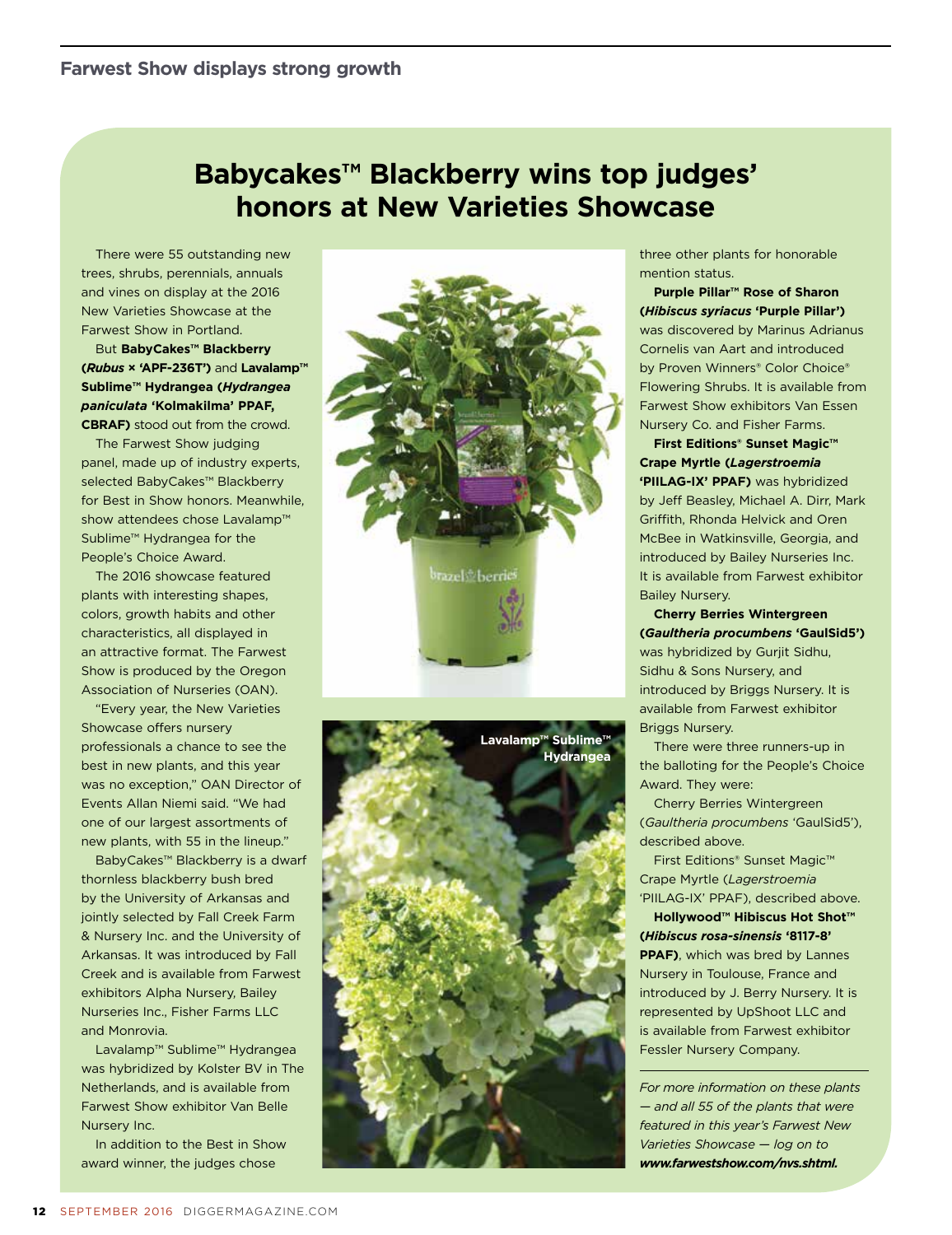# **Little Prince wins best booth award**

**Little Prince of Oregon Nursery** came away with top booth honors at the 2016 Farwest Show.

They were given the coveted Ted Van Veen Best in Show booth award for their clever booth that made striking use of plant material — including sedum wigs for company employees Ryan Seely and Mark Leichty that gave the term "hair farmers" a new meaning.

Sedum-strewn guitars completed the look for the Aurora, Oregon-based growers. The Best in Show award earned them a free 10×10 booth for 2017. The booth also was good enough to win Best 10×10 Booth in the Grower Division.

"At the Farwest Show, 'Far From Ordinary' is more than a tagline," said Allan Niemi, Director of Events for the Oregon Association of Nurseries, which produces the show. "We had a number of exhibitors who went the extra mile this

year, and Little Prince was certainly one of them."

In fact, the show has had so many exhibitors pushing the creativity on their booths the last two years that the show created a Far From Ordinary booth award to recognize some of them. Winning the award this year were **Dummen Group**, **Plantaflor USA Inc.**  and **Skagit Gardens Inc.**

The show also gave out several Best of Division awards. Aside from Little Prince of Oregon, they were as follows:

#### **Grower**

- Best 10×20 or Larger Row Booth **Valleybrook Gardens Ltd.**
- Best Island Booth **Walla Walla** Best Island **Nursery Co.**



#### **Service/Supply**

- Best 10×10 Booth **Bridgetown Garden Tools** (Booth #16057)
- Best  $10\times20$  or Larger Row Booth **Washington Pottery Company**  (Booth #8025)
- Best Island Booth **McConkey Co.**  (Booth #16037)



It's still... Acers to Zelkova including new Elms & More! ◆ Value pricing on all our ornamental seedling and cutting liner varieties. **★** We specialize in understock for flowering, fruiting & shade. ♦ Our customers come to us for our quality rootstock. They come back for our service and attention-to-detail. WILLAME' **NURSERIES** 

**CANBY, OREGON (503) 263-6405 (800) 852-2018** 



EMAIL: WILLAMETTE@CANBY.COM WWW.WILLAMETTENURSERIES.COM